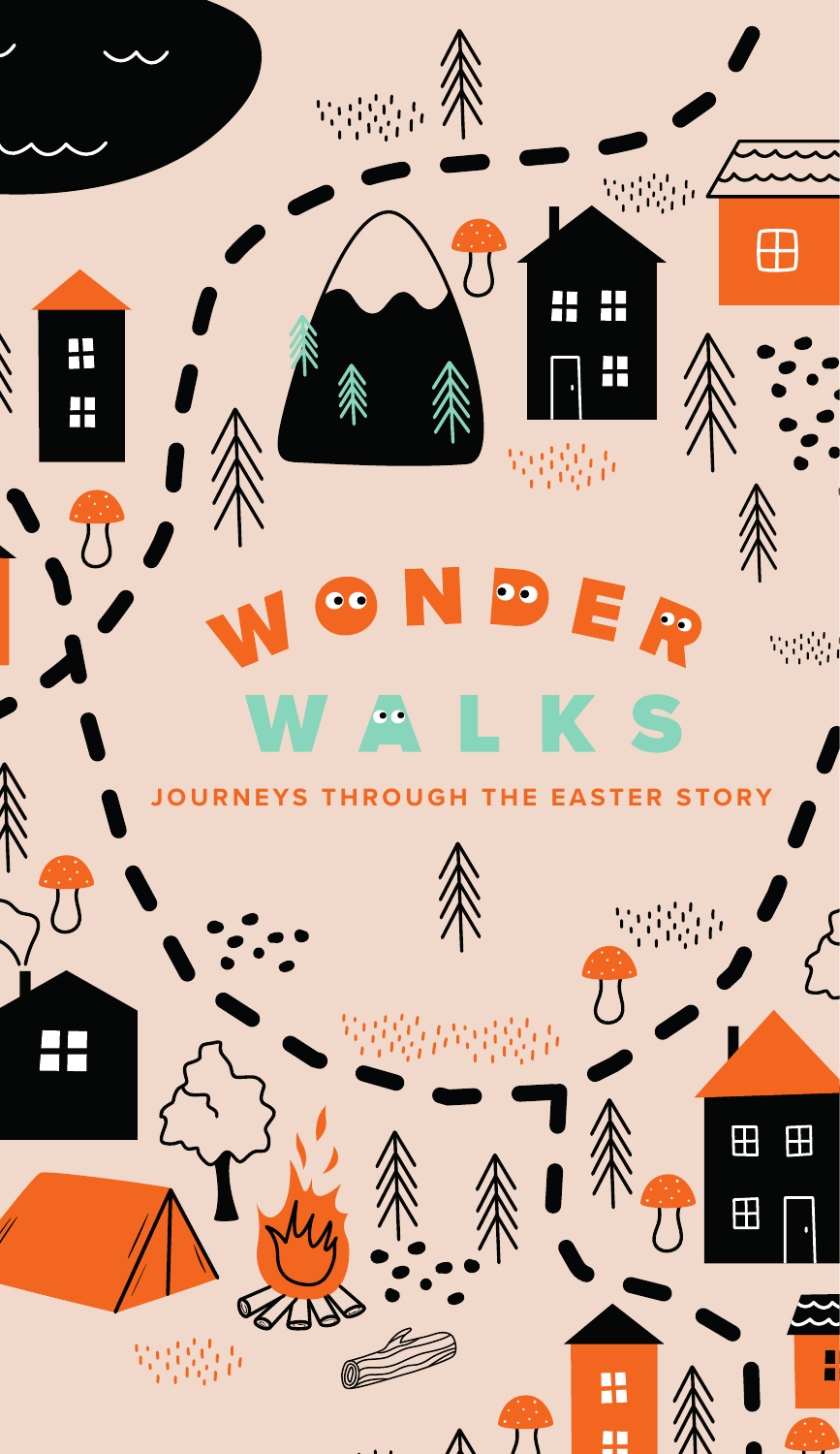$\sim$  1 K **@NE** 

## JESUS ENTERS JERUSALEM

## READ

## **John 12:12-19**

The next day the large crowd that had come for the feast heard that Jesus was on his way to Jerusalem. So they took branches from palm trees and went out to meet him. They shouted,

"Hosanna! " "Blessed is the one who comes in the name of the Lord!"

"Blessed is the king of Israel!"

Jesus found a young donkey and sat on it. This is just as it is written in Scripture. It says,

"City of Zion, do not be afraid. See, your king is coming. He is sitting on a donkey's colt."

At first, Jesus' disciples did not understand all this. They realized it only after he had received glory. Then they realised that these things had been written about him. They realised that these things had been done to him.

A crowd had been with Jesus when he called Lazarus from the tomb and raised him from the dead. So they continued to tell everyone about what had happened. Many people went out to meet him. They had heard that he had done this sign. So the Pharisees said to one another, "This isn't getting us anywhere. Look how the whole world is following him!"

**The crowds thought Jesus was going to be a king that led an army.** Pick up some sticks from the ground. March with your sticks like an army.

DO

**Jesus was going to be a different kind of king. He showed this** by riding on a donkey, not a war horse. Snap your sticks to remind you that Jesus was a peaceful king. He had come to stop fighting and conflict.

**Jesus was coming into Jerusalem to die on a cross.** Make your sticks into the shape of a cross. Leave your cross shapes somewhere where other people will see them.



**Look at some branches on trees**. Praise Jesus for who he is.

Think about the kind of king Jesus was showing himself to be when he rode on the donkey.

Think of situations that need peace and gentleness. Talk to Jesus about these things.

There wasn't a throne waiting for Jesus - there was a cross. Look for cross shapes on your walk. Thank Jesus for being a king who died for the whole world.



#### **Talk about these questions together:**

What kind of king do you think the crowd wanted Jesus to be?

What was Jesus trying to show them by riding on the donkey into Jerusalem?

What kind of king do you think Jesus is?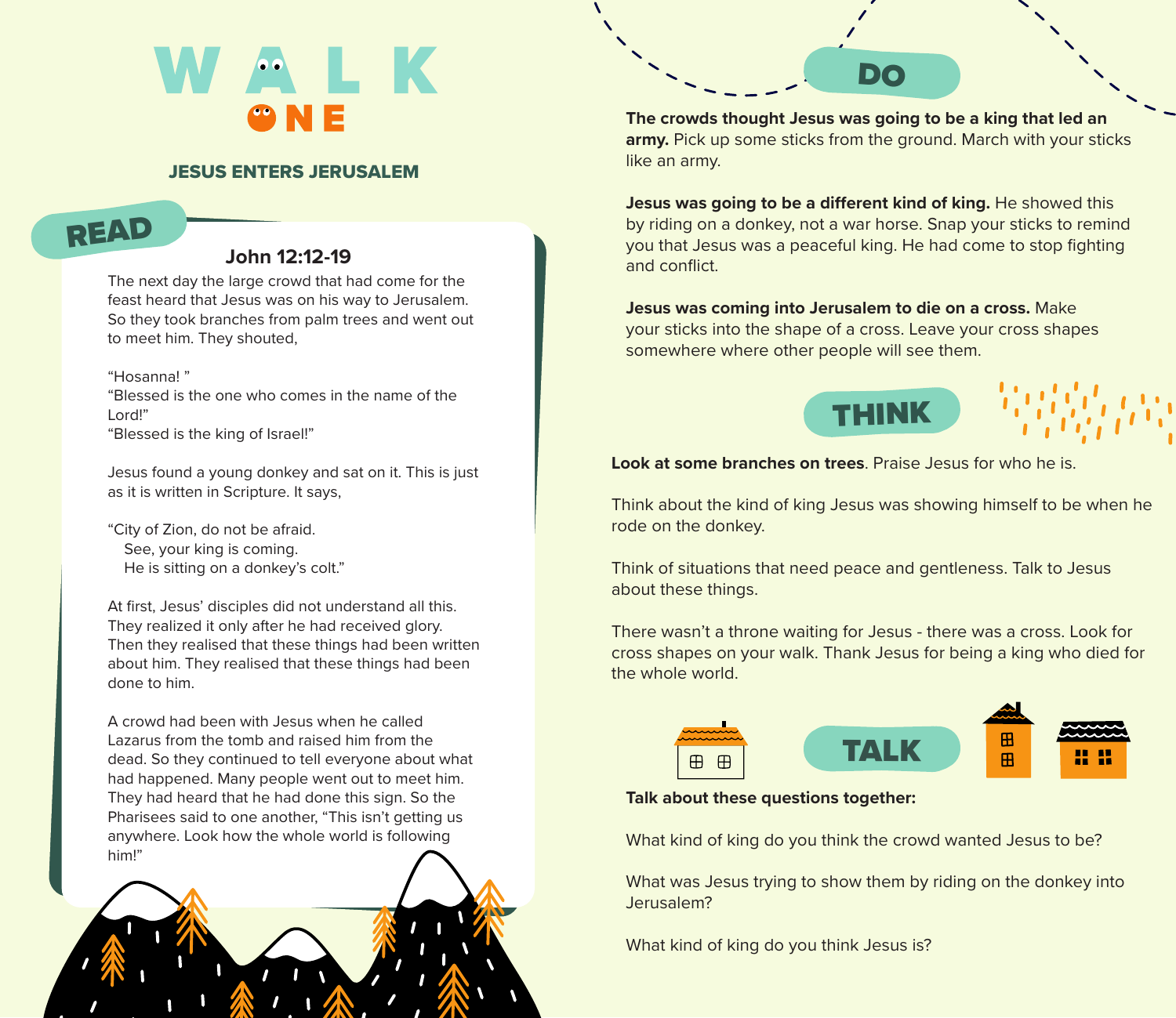# **AND IN** TWO

# **DO**



## JESUS WASHES THE DISCIPLES' FEET

# READ

## **John 13:1-5, 12-17**

It was just before the Passover Feast. Jesus knew that the time had come for him to leave this world. It was time for him to go to the Father. Jesus loved his disciples who were in the world. So he now loved them to the very end.

They were having their evening meal. The devil had already tempted Judas, son of Simon Iscariot. He had urged Judas to hand Jesus over to his enemies. Jesus knew that the Father had put everything under his power. He also knew he had come from God and was returning to God. So he got up from the meal and took off his outer clothes. He wrapped a towel around his waist. After that, he poured water into a large bowl. Then he began to wash his disciples' feet. He dried them with the towel that was wrapped around him.

When Jesus finished washing their feet, he put on his clothes. Then he returned to his place. "Do you understand what I have done for you?" he asked them. "You call me 'Teacher' and 'Lord.' You are right. That is what I am. I, your Lord and Teacher, have washed your feet. So you also should wash one another's feet. I have given you an example. You should do as I have done for you. What I'm about to tell you is true. A slave is not more important than his master. And a messenger is not more important than the one who sends him. Now you know these things. So you will be blessed if you do them.

### **In this story Jesus asks us to do what he did.**

Think of ways you can serve each other as you walk.

Hold someone's hand who is struggling, encourage someone to keep going, help someone climb a tree, or jump over a puddle. Think about ways you can serve each other at home too.

**This story shows us how much Jesus loves us.** Make a loveheart from natural items you find on your walk. Make it big enough for everyone on your walk to stand inside. Say thank you to Jesus for loving us. Leave your big love heart for someone else to find.

## THINK

**Find somewhere on your walk that has a view.** Pray for all those people that are part of your view, that they would know the love of Jesus.

Look around for signs of how people serve each other e.g. bins that someone will empty, police officers keeping the streets safe, someone helping someone else. In this story Jesus serves his

disciples by doing a task that no one else was willing to do. Choose something to do today that would show that kind of service and love.

## TALK

#### **Talk about these questions together:**

Why do you think Jesus washed his disciples' feet?

If you had been there, how would you have felt as Jesus washed your feet? What would you have said to him?

What can you do in your life that would show the same kind of attitude that Jesus had?